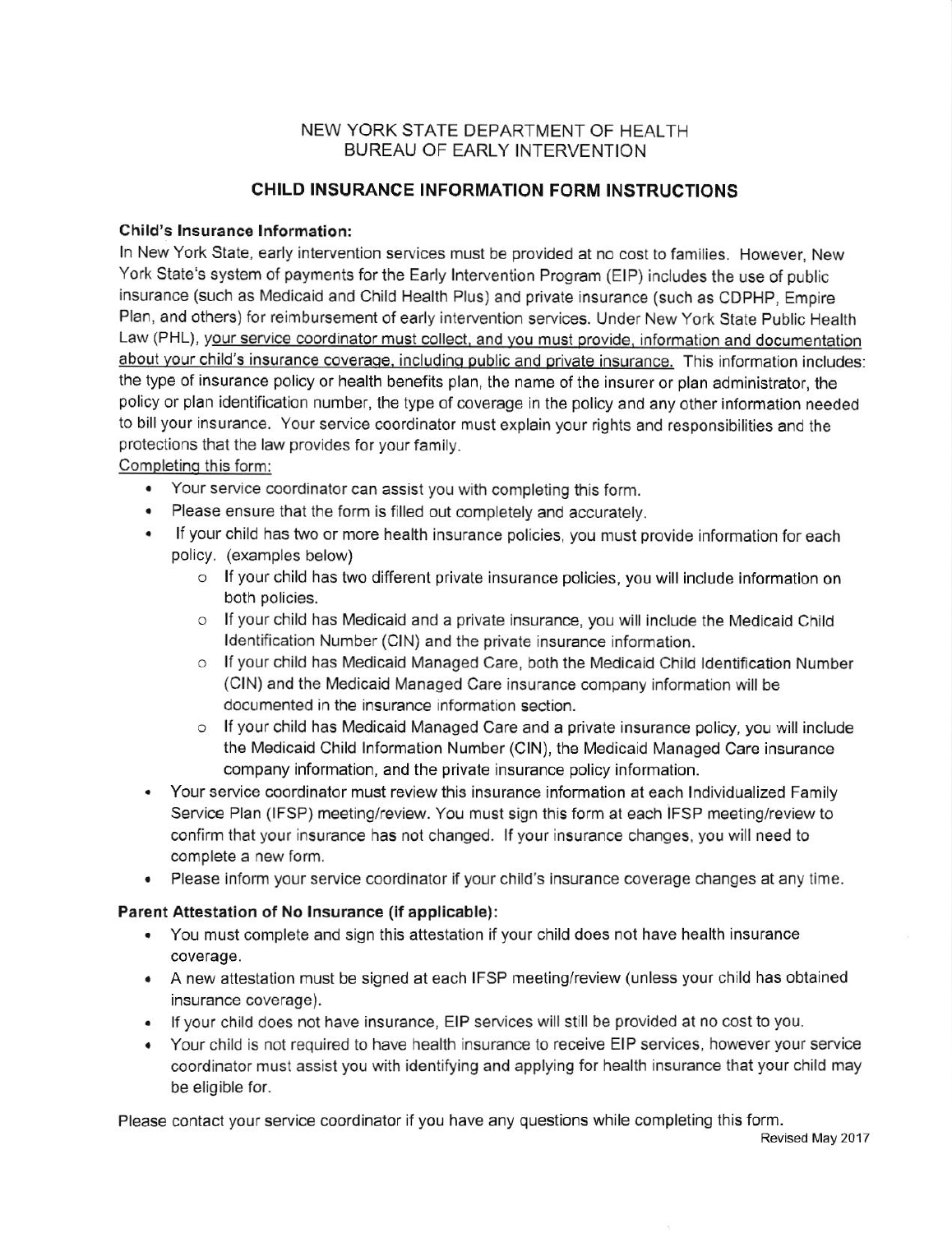# NEW YORK STATE DEPARTMENT OF HEALTH BUREAU OF EARLY INTERVENTION

## PARENT NOTICE REGARDING INSURANCE

ln New York State, early intervention services must be provided at no cost to families. However, New York State 's system of payments for the Early Intervention Program includes the use of public insurance (such as Medicaid and Child Heatth plus) and private insurance (such as CDPHP, UHC, and others) for reimbursement of early intervention services. These important sources of funding help to secure the availability of early intervention services for future generations.

under Public Health Law, providers of early intervention services are required to bill public and private insurance for early intervention services first, before submitting bills for payment by your municipality. Private insurance will only be billed if your insurance policy is subject to New york State law, or with your consent if your insurance policy is not subject to State law.

### Medicaid and Private Insurance:

lf your family has both private insurance and pubtic insurance (Medicaid) coverage, claims for payment of early intervention services will first be billed to your private insurance and only the remaining balance will be billed to public insurance (Medicaid) for payment. lf your child is covered by Medicaid, your consent was provided to bill any private insurance coverage available to your child for early intervention services first as part of the Medicaid enrollment application. Your child's insurance plan will be billed for early intervention services and no additional consent is needed from you if the child's insurance is subject to New York State Insurance Law. Your consent will be needed to bill your child's private insurance plan if the plan is not fully insured and subject to New York State Insurance law.

#### Collection of Insurance and Social Security Numbers:

Under New York State Public Health Law (PHL):

- documentation about your child's insurance coverage, including public and private insurance. This information includes: the type of insurance policy or health benefits plan, the name of the insurer or plan administrator, the policy or plan identification number, the type of coverage in the policy and any other information needed to bill your insurance. Your service coordinator will explain your rights and responsibilities, and the protections that the law provides for families. [PHL§2543(3); PHL§2559(3)(a)(i)] • Your service coordinator must collect, and you must provide, information and
- Your Early lntervention Official must collect, and you must provide, your social security number and your child's social security number. This informalion will be mainlained in a secure and confidential manner. [PHL§2552(2)]